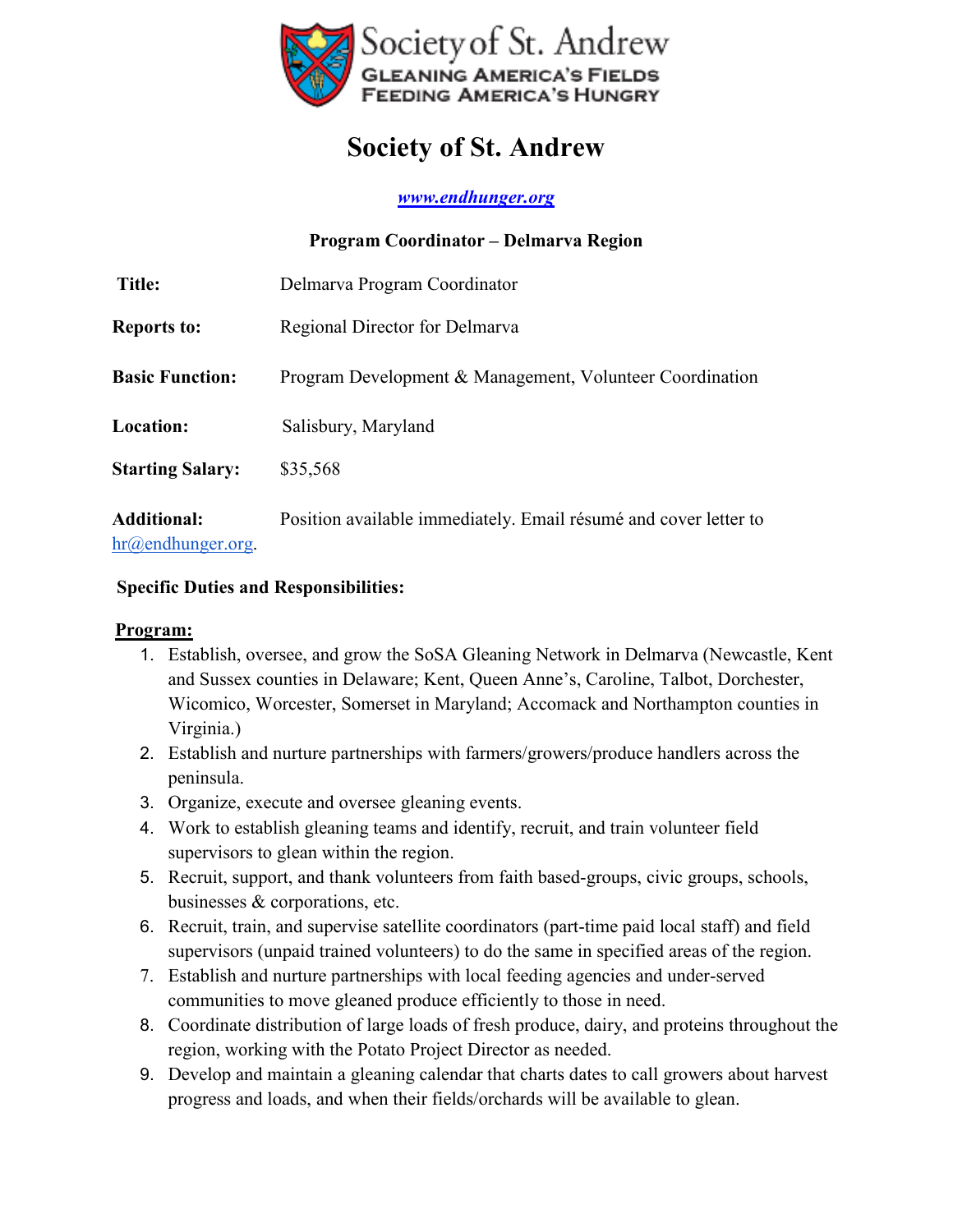

- 10. Work with SoSA staff and the Harvest of Hope Director when a Harvest of Hope (mission work camp) event is held in the region.
- 11. Speak about SoSA in a wide range of church and civic settings.
- 12. Produce and mail annual tax letters to produce donors.
- 13. Work within budgetary constraints.

### **Development:**

- 1. Provide social media updates on gleanings and activities in Delmarva.
- 2. Assist Regional Director in fundraising activities as needed.

## **Administrative/General:**

- 1. Maintain SoSA Gleaning database.
- 2. Represent SoSA for programs within the Delmarva region.
- 3. Represent SoSA in a wide variety of public and private forums, conferences, etc.
- 4. Provide required reports and other information in a timely way to the Delmarva Regional Director and SoSA national office.
- 5. Respond to requests for SoSA-related information; assist with mailings, information packets/letters to growers, churches, volunteers etc., as needed.
- 6. Participate in monthly SoSA conference calls and other national and regional meetings as may be required.
- 7. Work with the DMV Regional Director in the hiring and training of all part-time staff.

## **Necessary Skills and Abilities:**

- 1. Leadership and delegation
- 2. Problem-solving, decision-making
- 3. Familiarity with Delmarva region
- 4. Ability to recruit and retain, work with, and partner with diverse constituents--including interested farmers, gleaning coordinators, feeding agencies, and volunteers of many ages and backgrounds.
- 5. Flexibility necessary to meet the requests of the farmers, coordinate volunteer help, and distribute produce in a timely manner.
- 6. Ability to communicate the work of gleaning in both verbal and written forms and in a variety of settings, i.e. church, school or civic/professional groups
- 7. Excellent computer skills, with solid working knowledge of Microsoft Word, Google Suite, Excel, and PowerPoint. Willingness and ability to learn new software.
- 8. Physical ability to stoop, bend, and lift up to 25 lbs.
- 9. This job requires frequent travel to work sites across the areas of Delaware, Maryland, and Virginia that comprise the DMV Region, often at varying times. Mileage will be reimbursed.